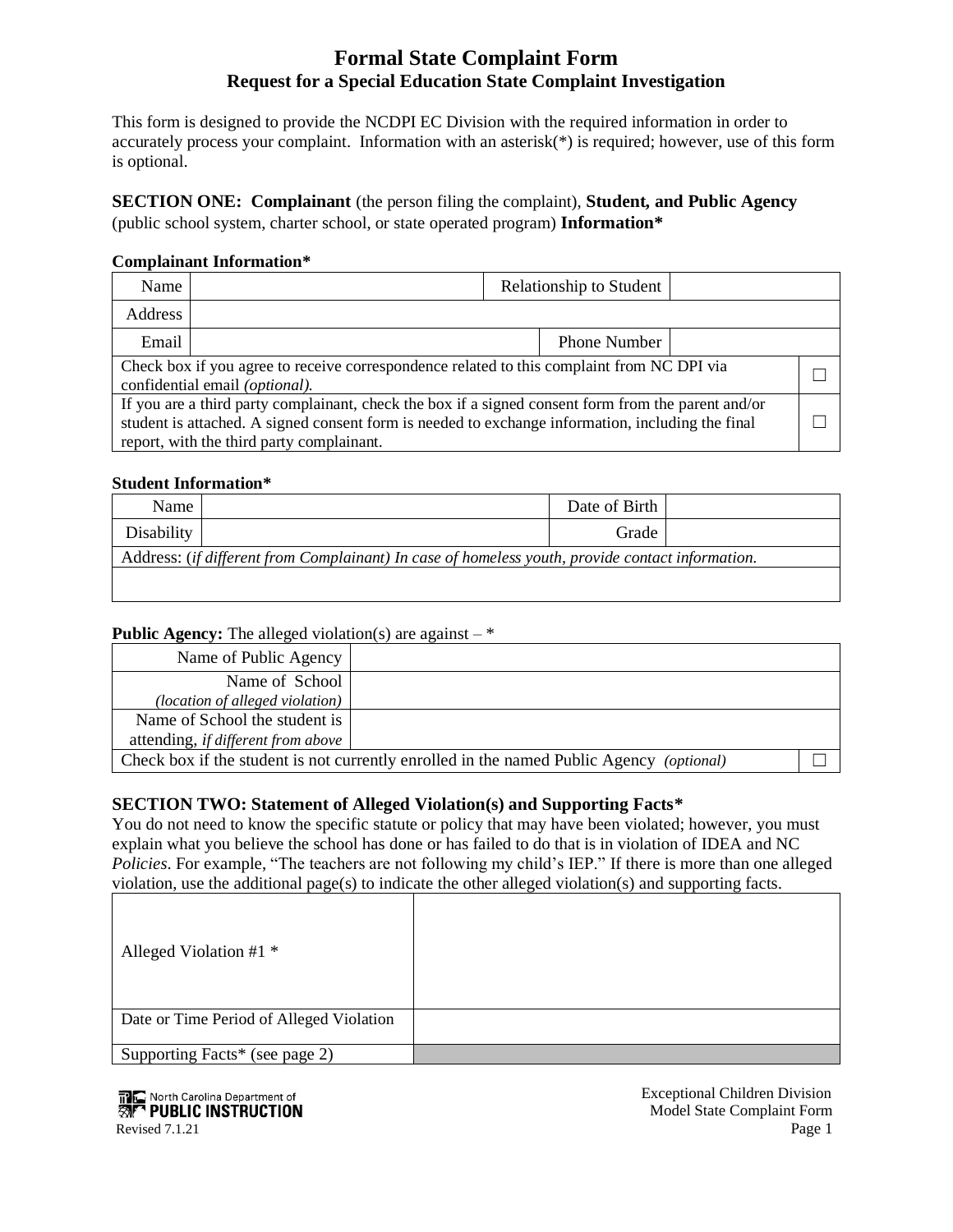## **Formal State Complaint Form Request for a Special Education State Complaint Investigation**

**Supporting Facts: Provide details about the alleged violation.**

| Check the box if there are additional alleged violations attached ( <i>optional</i> ). |  |
|----------------------------------------------------------------------------------------|--|
| Check the box if additional documentation is attached ( <i>optional</i> ).             |  |

## **SECTION THREE: Proposed Solution\*** *(if known)*

What is your proposed solution to the alleged violations?

## **SECTION FOUR: Signature, Date, and Confirmation\***

Please sign, date and confirm that a copy of the state complaint has been provided to the Superintendent or School Administrator of the Public Agency in which the allegations occurred in the boxes below. Please ensure you have included all required information(\*) before submitting to NCDPI and the Public Agency.

| Complainant's<br>Signature*                                                               |  | Date* |  |
|-------------------------------------------------------------------------------------------|--|-------|--|
| I confirm that a copy of the state complaint was provided to the Superintendent or School |  |       |  |
| Administrator for the Public Agency in which the alleged violations occurred.             |  |       |  |
| Initial the box to the right.*                                                            |  |       |  |

#### **SECTION FIVE: Submission of Complaint\***

Send the finalized complaint form to the NC DPI EC Director by postal mail, fax and/or email:

| Mailing Address:                                 | Sherry H. Thomas, Director<br><b>NCDPI</b> Exceptional Children<br>6356 Mail Service Center<br>Raleigh, NC 27699-6536 |
|--------------------------------------------------|-----------------------------------------------------------------------------------------------------------------------|
| Fax Number:                                      | $(984)$ 236-2693                                                                                                      |
| Email Address:<br>state_ec_complaints@dpi.nc.gov |                                                                                                                       |

| <b>FOR NC DPI USE ONLY</b>                                                                        |  |  |  |
|---------------------------------------------------------------------------------------------------|--|--|--|
| <b>Complaint Number</b><br><b>DRC</b> Assigned<br><b>Date Received</b><br><b>Final Report Due</b> |  |  |  |
|                                                                                                   |  |  |  |
|                                                                                                   |  |  |  |
|                                                                                                   |  |  |  |

**Exceptional Children Division**<br> **Exceptional Children Division**<br> **Exceptional Children Division**<br> **Exceptional Children Division**<br> **Exceptional Children Division**<br> **Exceptional Children Division**  Model State Complaint Form Revised 7.1.21 Page 2